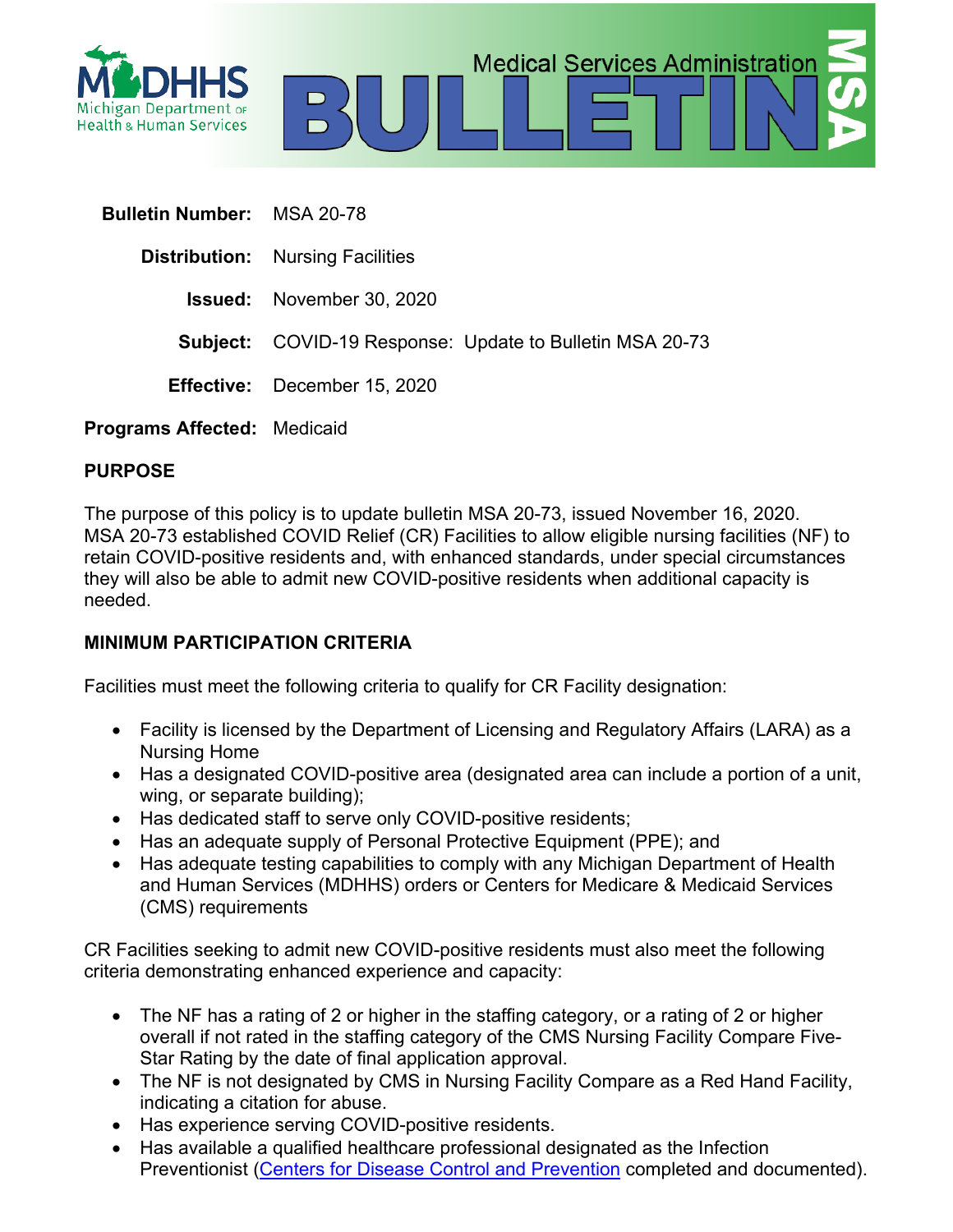*Note: Whenever practicable, a virtual assessment will be conducted to verify compliance with the selection standards for facilities seeking CR Facility designation to admit new COVIDpositive residents.*

CR Facilities approved to admit new COVID-positive residents may only do so under the special circumstances outlined within this policy.

# **EFFECTIVE IMPLEMENTATION DATE**

This policy is effective on December 15, 2020. After this date:

- With the exception of facilities designated as CRCs, nursing facilities that have not applied for or were denied CR Facility designation must transfer any COVID-positive residents to an alternate location as soon as practicable.
- Nursing facilities that have applied for CR Facility designation but have not yet received approval/denial for participation:
	- $\circ$  Will be permitted to retain for care an individual who has tested positive for COVID-19 until official MDHHS determination.
	- o Will not be permitted to accept a new COVID-positive admission from either a hospital or other NF until and unless such approval is granted.

NFs will be notified of their designation status via email. The State retains the right to revoke or modify designation at any time.

### **Public Comment**

The public comment portion of the policy promulgation process is being conducted concurrently with the implementation of the change noted in this bulletin. Any interested party wishing to comment on the change may do so by submitting comments to Michael Hart via e-mail at [HartM6@michigan.gov](mailto:HartM6@michigan.gov)

Please include "Policy for COVID Relief (CR) Facilities to Treat COVID-19 Residents Requiring Nursing Facility Care in Limited Circumstances" in the subject line.

Comments received will be considered for revisions to the change implemented by this bulletin.